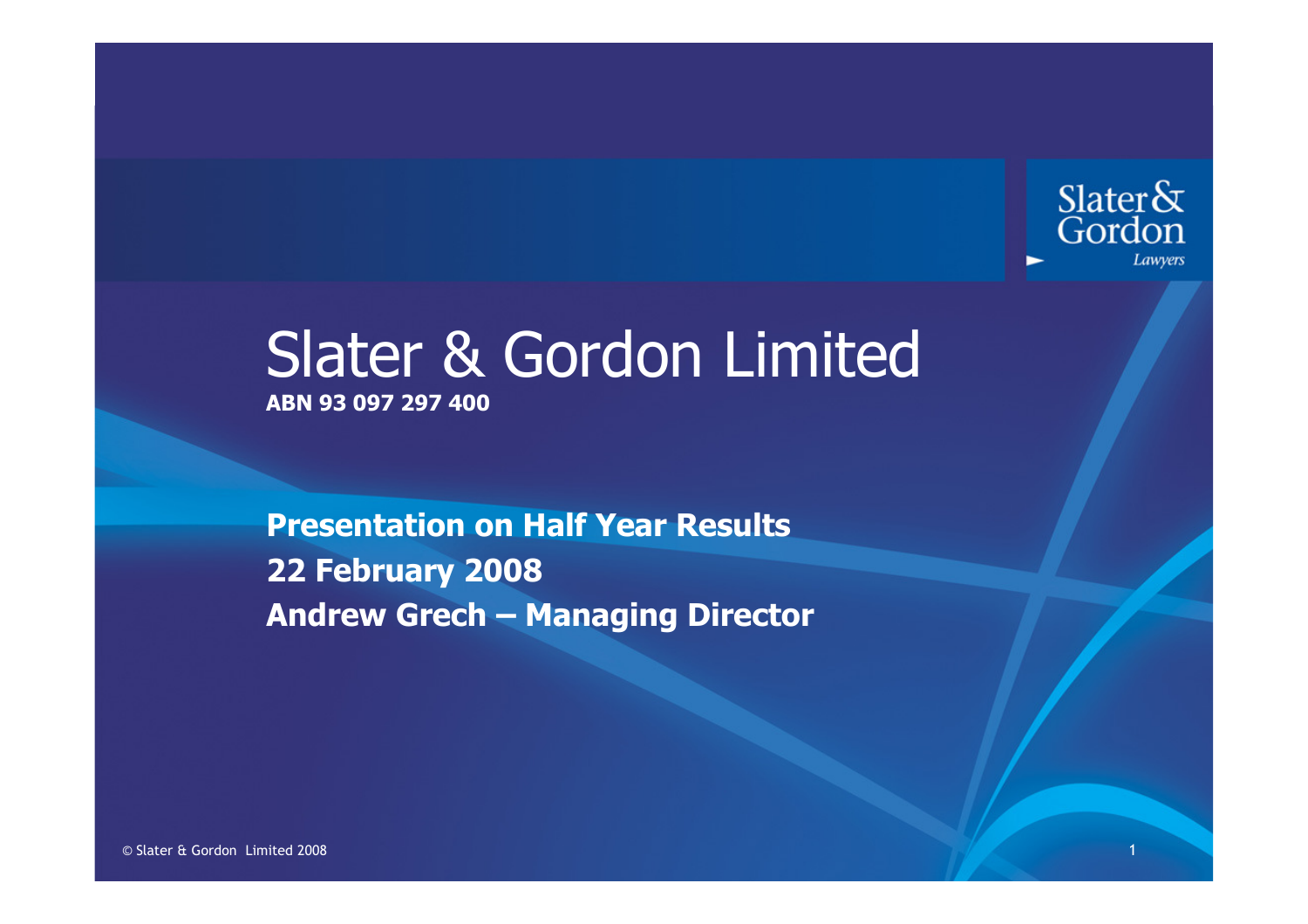#### Business Highlights

*Reputation & Results™*

Slater $\delta x$ 

Gordon

- $\bullet$ Strong performance across virtually all practice areas
- $\bullet$  Continued geographical spread of the business – 43% of revenue now from outside Victoria (34% H1 2007)
- • Completed acquisitions of D'Arcys (Brisbane), McClellands (Sydney), Edwin Abdo (Bunbury, WA) and Nagle & McGuire (Nowra, NSW)
- • Announced acquisitions of Crane Butcher McKinnon (Coffs Harbour, NSW) and part of Quinn & Scattini (Brisbane & Gold Coast)
- • Opened new offices in Reservoir (Vic), Southport (Qld) and Gosford (NSW)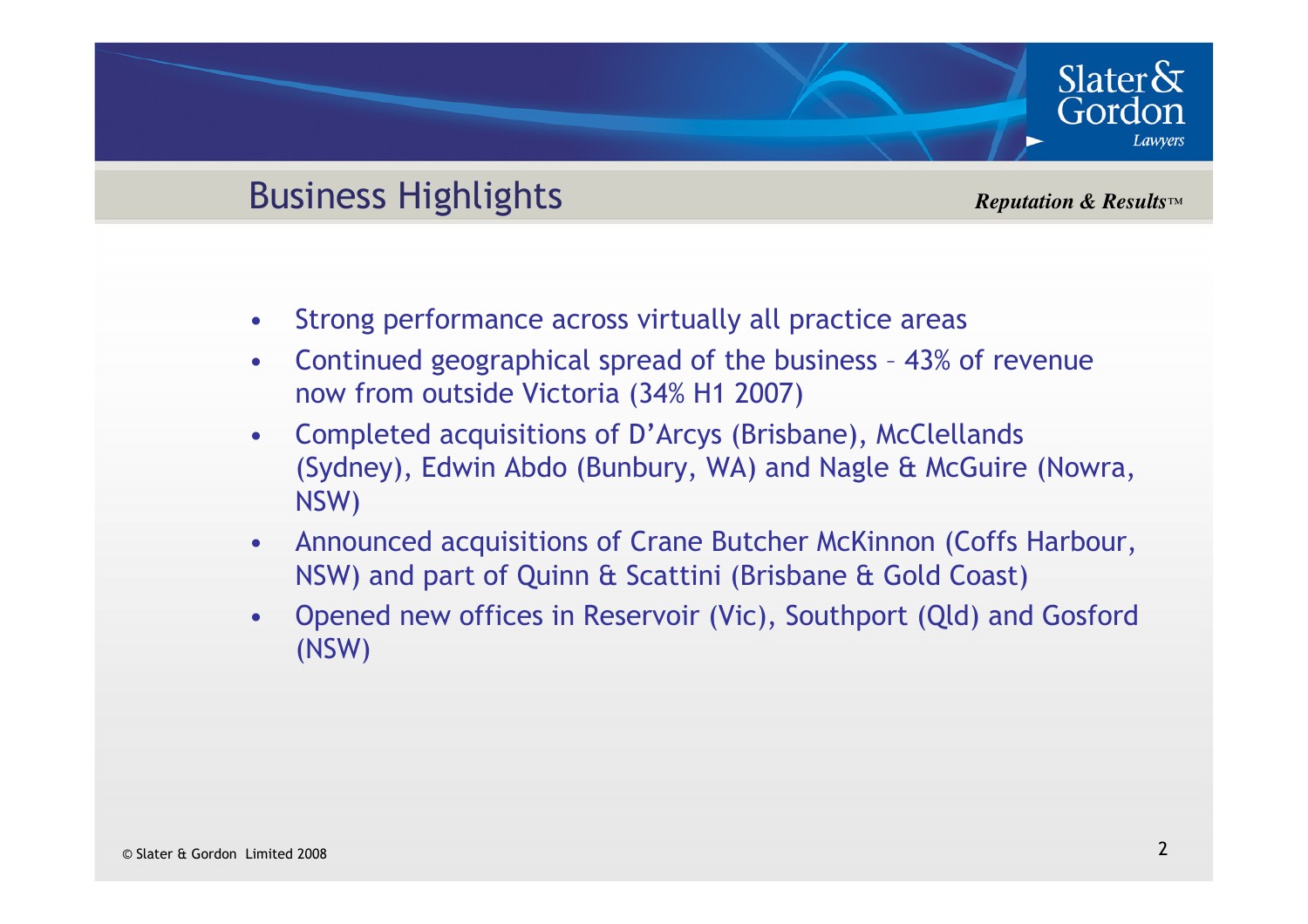## Slater&<br>Gordon

#### Financial Highlights

*Reputation & Results™*

Lawyers

| <b>Total Income</b>  | $\bigwedge$ | 25.2% to \$37.4 million |
|----------------------|-------------|-------------------------|
| <b>Core Net Fees</b> | $\bullet$   | 26.1% to \$33.8 million |
| <b>EBIT</b>          | $\bigwedge$ | 44.7% to \$9.9 million  |
| <b>NPAT</b>          | $\bigwedge$ | 56.1% to \$6.9 million  |

Fully franked Dividend 2.0c per Share

|                                         | <b>Dec 2007</b> | <b>Dec 2006</b> |
|-----------------------------------------|-----------------|-----------------|
| Core Business EBIT to Net Fee Revenue   | 27.8%           | 24.6%           |
| <b>EBIT to Net Fee Revenue</b>          | 28.4%           | 24.9%           |
| <b>Basic Earnings per Share (cents)</b> | 7.2             | 7.9             |
| Diluted Earnings per Share (cents)      | 6.4             | 6.3             |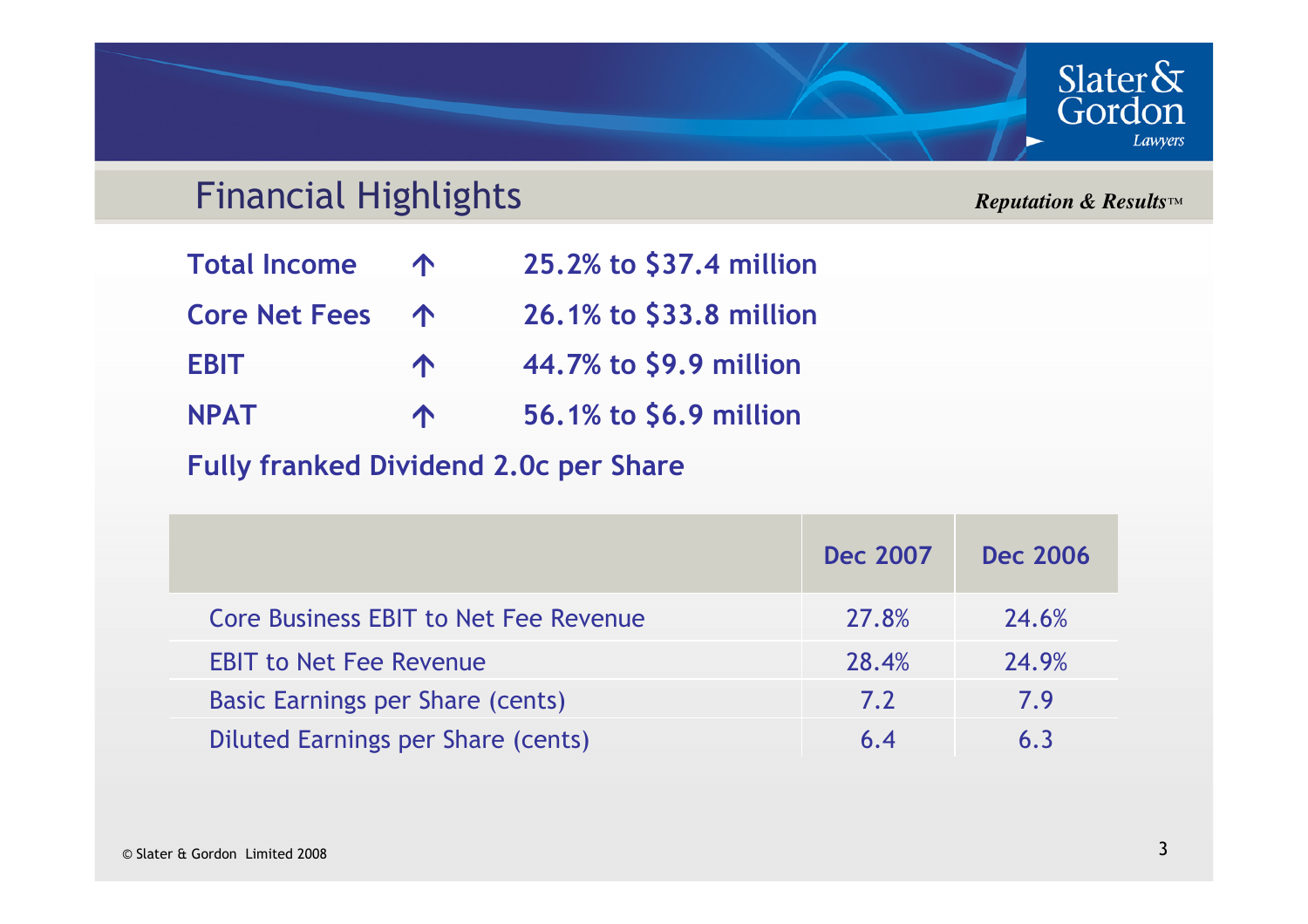#### Strategy Overview

*Reputation & Results™*

Slater $\delta$ 

Gordon

- 1. Lead consolidation of national personal injury markets
	- ► Tougher regulations means work becoming more complex, driving it to specialists such as S&G specialists such as S&G
	- ► Generational change – merger represents best opportunity for principals to realise value from their practices
	- ► S&G's profile and resources plus ability to offer tradeable shares make<br>it partner of choice ►it partner of choice
- 2. Exploit the power of the Slater & Gordon brand
	- ► Substantial marketing support for all key markets
	- ► Geographical expansion – deliver service where and how clients want to receive it
		- Slater & Gordon typically number one but never worse than two in law firm •brand recognition in all regions tested nationally
	- ► Spread into broader areas of law e.g. business law for SME's and estate planning for private clients ►planning for private clients
- 3. Build efficient scaleable systems and processes to support the growing business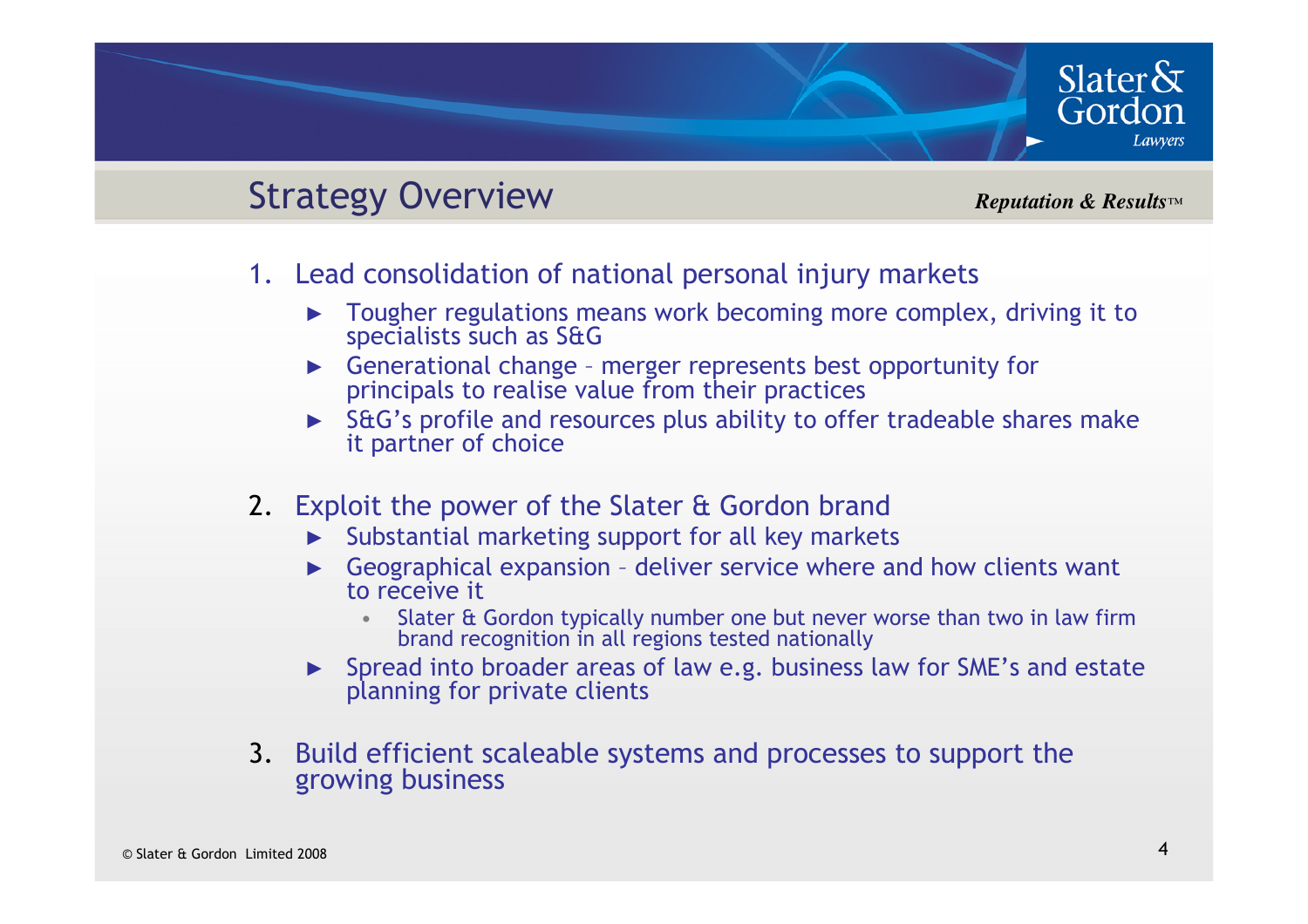

#### Growth in Core Net Fee Revenue

*Reputation & Results™*

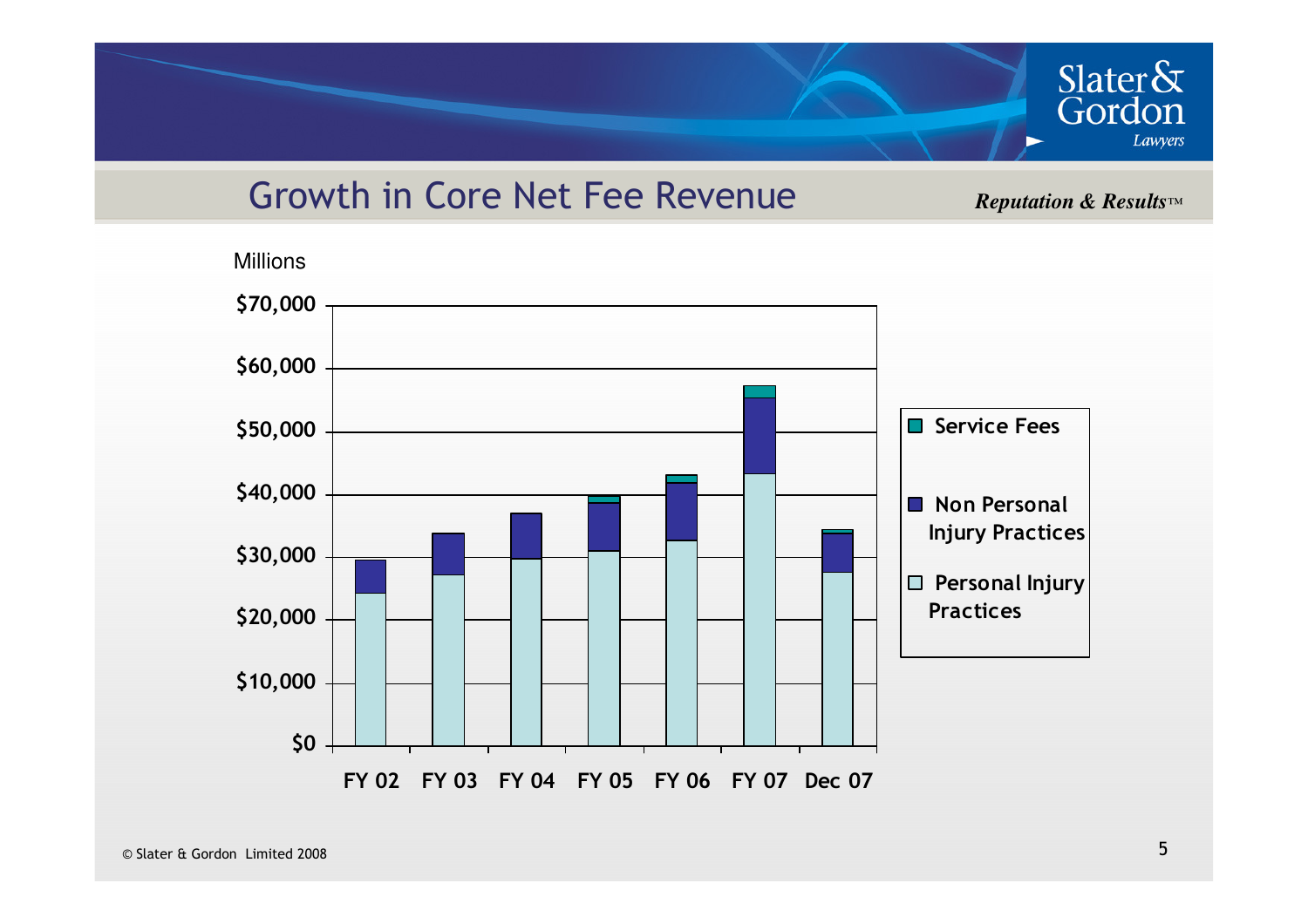#### Geographic Growth

*Reputation & Results™*

Slater&<br>Gordon

Lawyers



#### \*Excludes Service Fee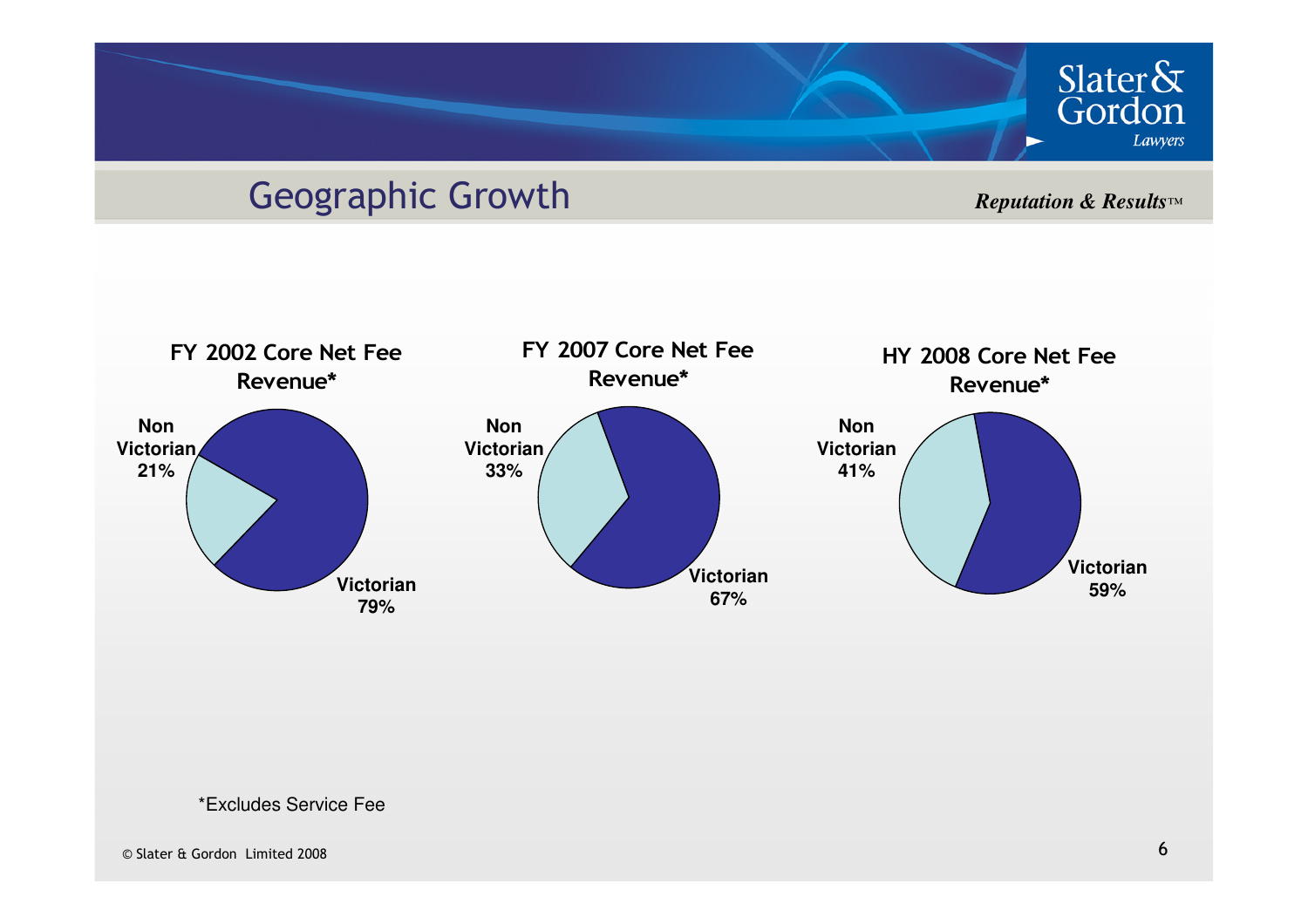

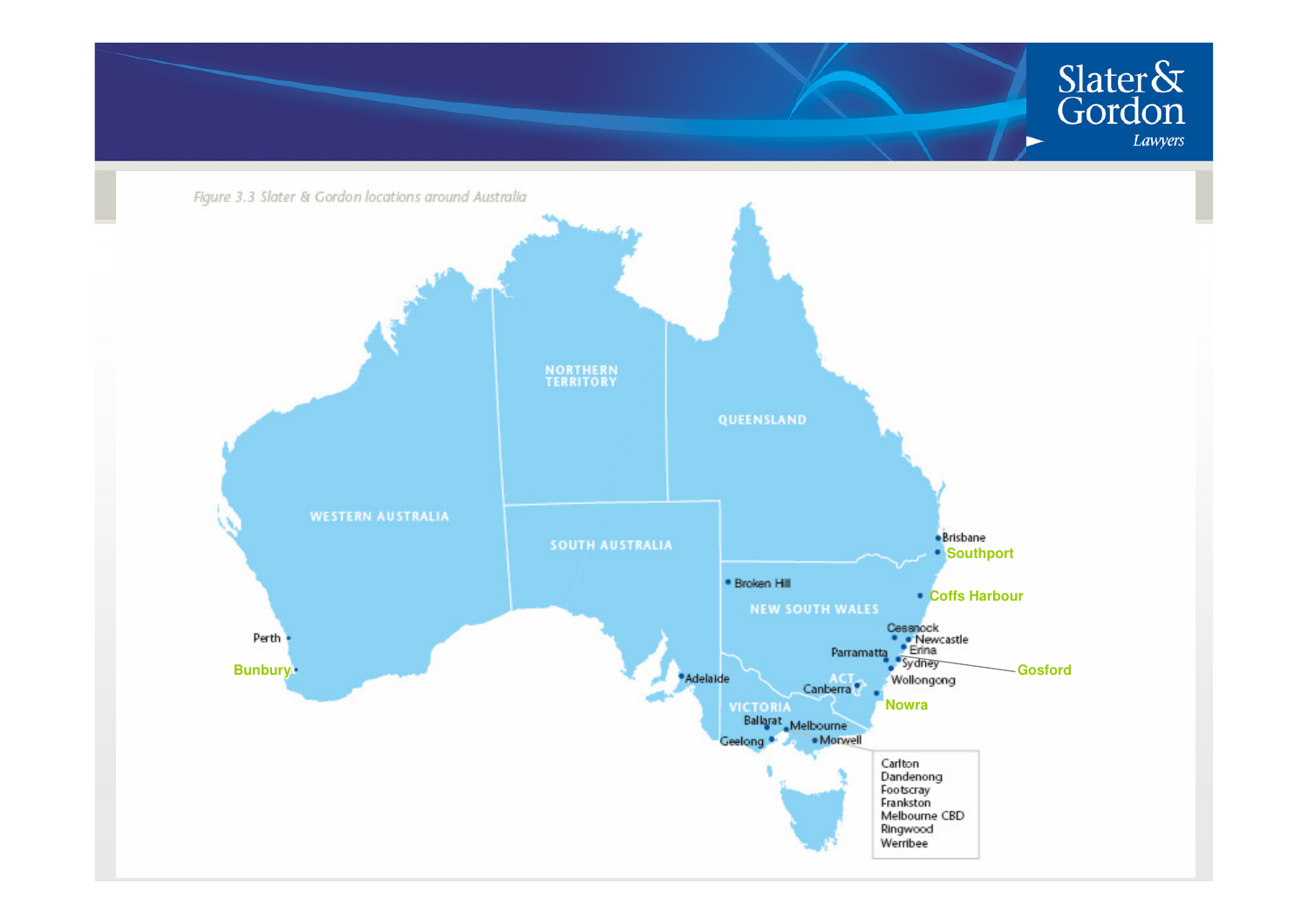#### Recent Acquisitions

*Reputation & Results™*

Slater $\&$ Gordon

- • Edwin Abdo, Bunbury and Nagle & McGuire, Nowra - commercial (Bunbury) and personal injury (Nowra) practitioners. Both completed late 2007
	- ► Bases for growth in strategically important locations
- • Crane Butcher McKinnon, Coffs Harbour – mostly family law and commercial. Expected to complete February
	- ► Important location
	- ► Brings additional non personal injury expertise to the company. S&G can add personal injury practice
- 1. Practice areas from Quinn & Scattini (Brisbane & Gold Coast). Expected to complete March
	- ► Adds additional personal injuries expertise and critical mass to growing Queensland business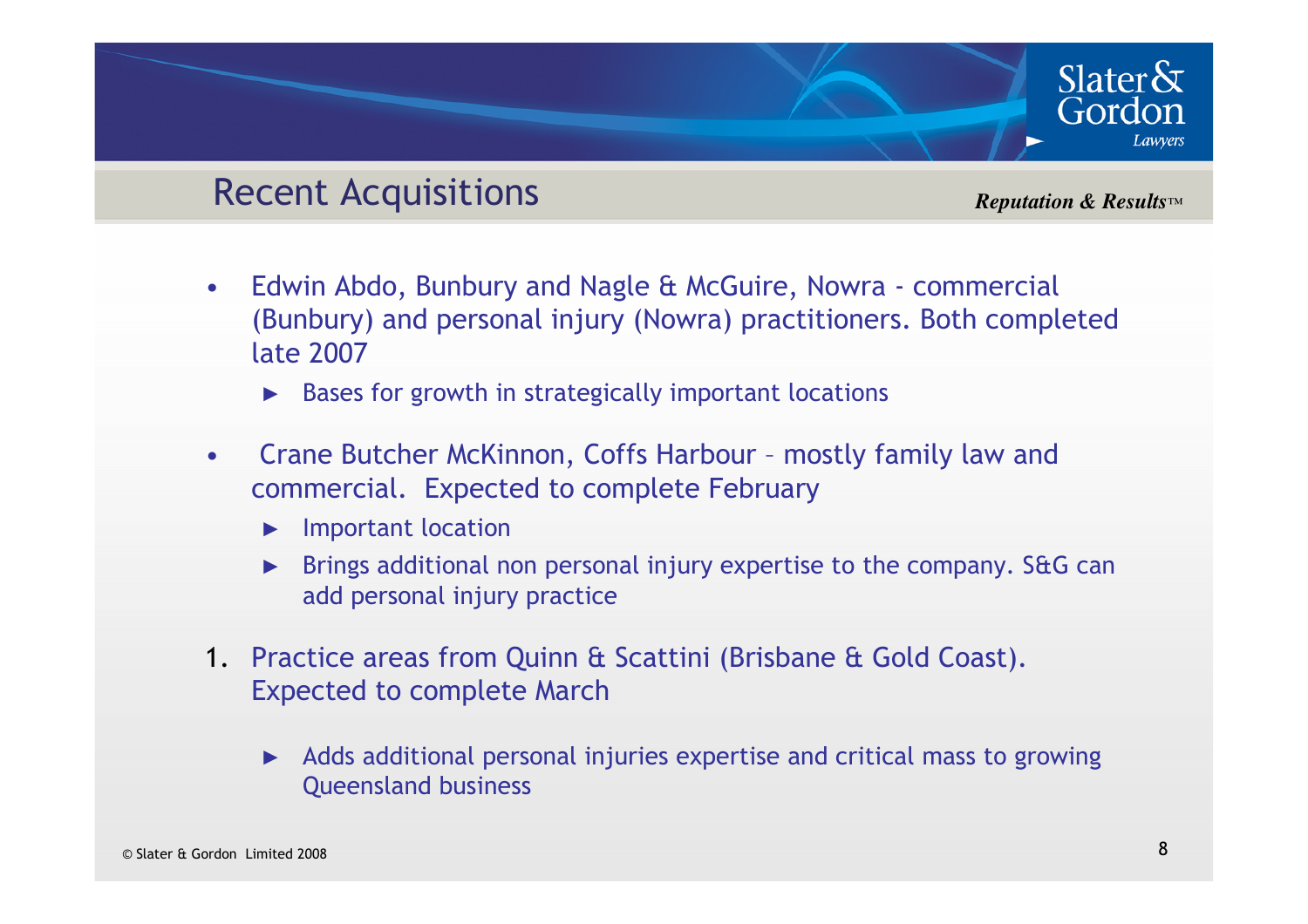#### Financial Summary

*Reputation & Results™*

 $\begin{array}{c} \mathbf{Slater}\mathbf{\&} \\ \mathbf{Gordon} \\ \stackrel{\text{Lawyers}}{\phantom{\big|}} \end{array}$ 

| \$'000                           | <b>Dec</b><br>2007<br><b>Actual</b> | <b>Dec 2006</b><br><b>Actual</b> | <b>\$ Change</b><br>from Dec<br>2006 | % Change<br>from Dec<br>2006 |  |
|----------------------------------|-------------------------------------|----------------------------------|--------------------------------------|------------------------------|--|
| <b>Core Bus. Net Fee Revenue</b> | 33,873                              | 26,858                           | 7,015                                | 26.1%                        |  |
| Project Lit. Net Fee Revenue     | 699                                 | 250                              | 449                                  | 179.6%                       |  |
| Mymt in WIP & Sundry Income      | 2,552                               | 2,364                            | 188                                  | 8.0%                         |  |
| <b>Total Income</b>              | 37,124                              | 29,472                           | 7652                                 | 26.0%                        |  |
| <b>Expenses</b>                  | (27, 143)                           | (22, 573)                        | (4,570)                              | 20.2%                        |  |
| <b>EBIT</b>                      | 9,981                               | 6,899                            | 3,082                                | 44.7%                        |  |
| Net Interest                     | (270)                               | (541)                            | 271                                  | (50.1%)                      |  |
| <b>Ownership Plan Interest</b>   | 296                                 |                                  | 296                                  |                              |  |
| <b>Profit before Tax</b>         | 10,007                              | 6,358                            | 3,649                                | 57.4%                        |  |
| <b>Income Tax Expense</b>        | (3,093)                             | (1,928)                          | (1, 165)                             | 60.4%                        |  |
| <b>NPAT</b>                      | 6,914                               | 4,430                            | 2,484                                | 56.1%                        |  |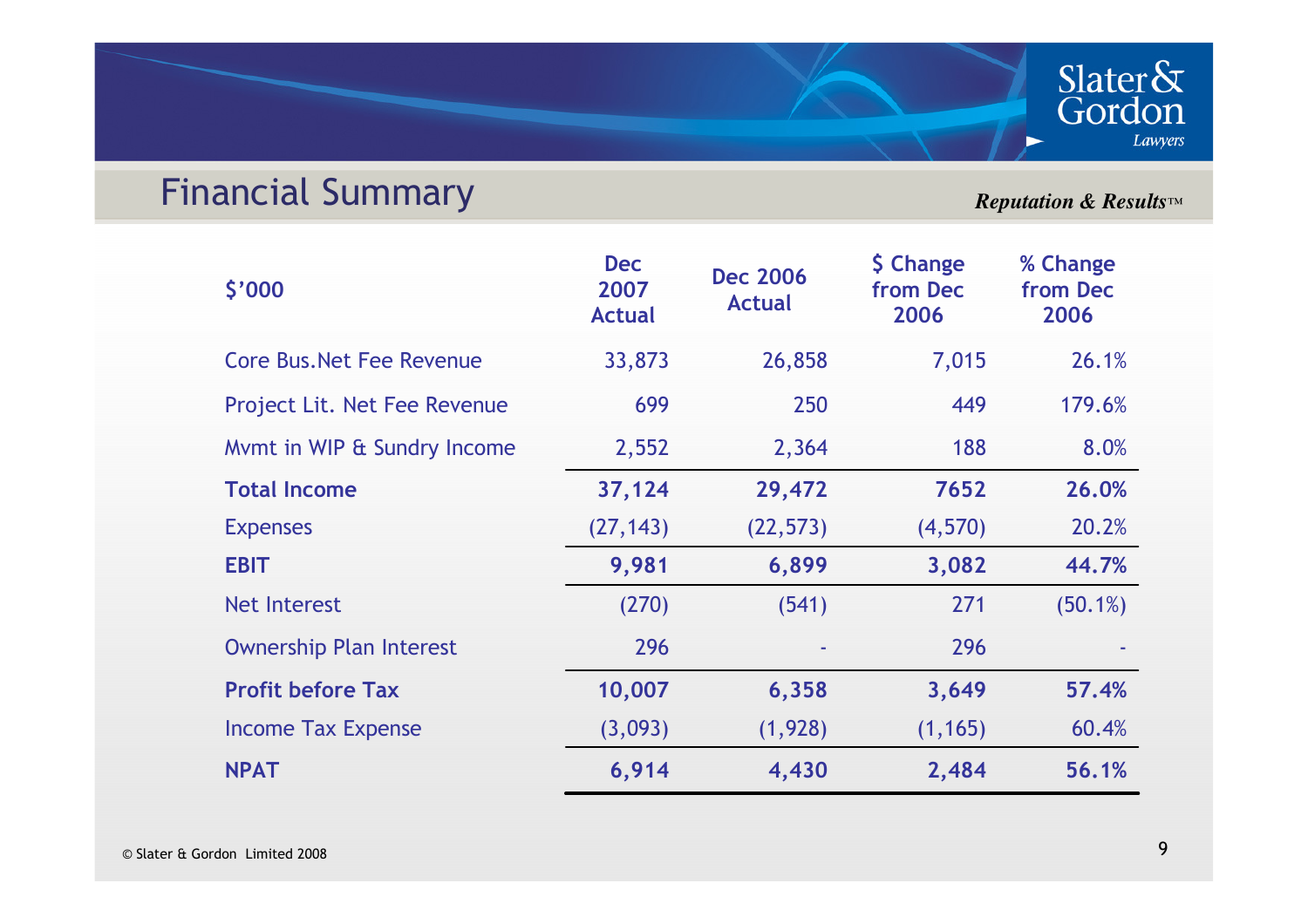

#### Cash Flow

*Reputation & Results™*

| <b>Cash Flow from:</b>                                                     | <b>Dec 2007</b><br>\$'000 | <b>Dec 2006</b><br>\$'000 | <b>Change</b><br>\$'000 |
|----------------------------------------------------------------------------|---------------------------|---------------------------|-------------------------|
| <b>Operating Activities</b>                                                | 2,602                     | (117)                     | 2,719                   |
| <b>Investing Activities</b>                                                | (5,736)                   | (2,063)                   | (3, 673)                |
| <b>Financing Activities</b>                                                | (490)                     | 2,260                     | (2,750)                 |
| Net increase/(decrease) in<br>cash held                                    | (3,625)                   | 80                        | (3,705)                 |
| <b>Cash and Cash equivalents</b><br>held at the beginning of the<br>period | 4,743                     | (4, 452)                  |                         |
| <b>Cash and Cash equivalents</b><br>held at the end of the period          | 1,118                     | (4, 372)                  |                         |
| <b>Net bank borrowings</b>                                                 | 10,844                    | 21,186                    | 10,342                  |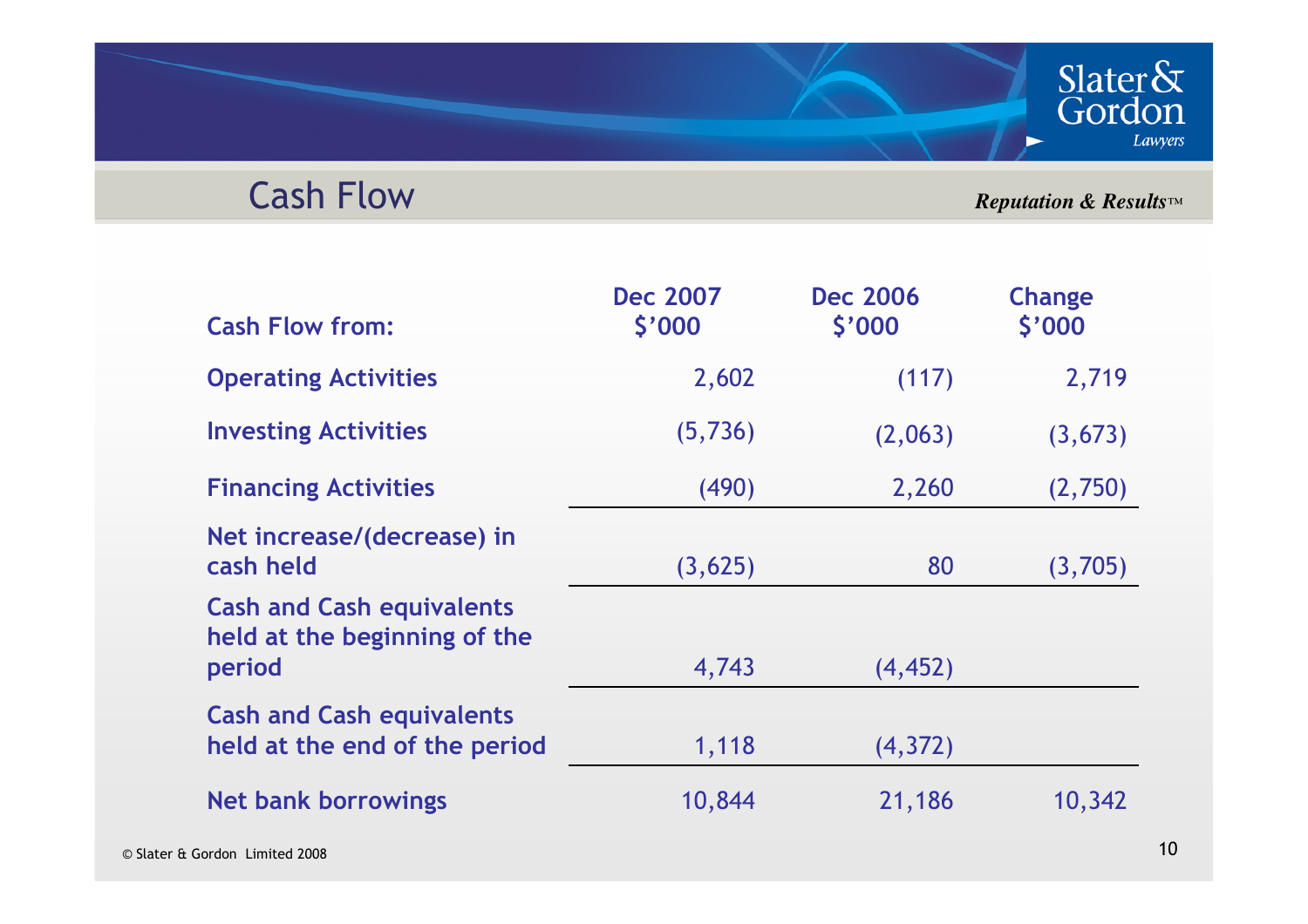#### Balance Sheet Highlights

*Reputation & Results™*

Slater $\delta$ 

Gordon

- 1. Work In Progress
	- $\blacktriangleright$  Increased \$9.5 m to \$77.2m
	- $\blacktriangleright$  WIP days / Net Fee Revenue  $\forall$ 2.8% to 411 days
- 2. Trade Debtors
	- ► Net Trade Debtors increased \$3.3m to \$18.7m
	- $\blacktriangleright$  Net Trade Debtor days  $\uparrow$  3.6% to 99.5 days
- 3. Disbursements
	- ► Net Disbursements Increased \$2.3m to \$19.7m
	- **Represents both incurred and anticipated disbursements** ►
- 4. Creditors & Accruals
	- ► Includes Legal Creditors of \$10.1m represents deferred case costs largely subject to conditional fee arrangements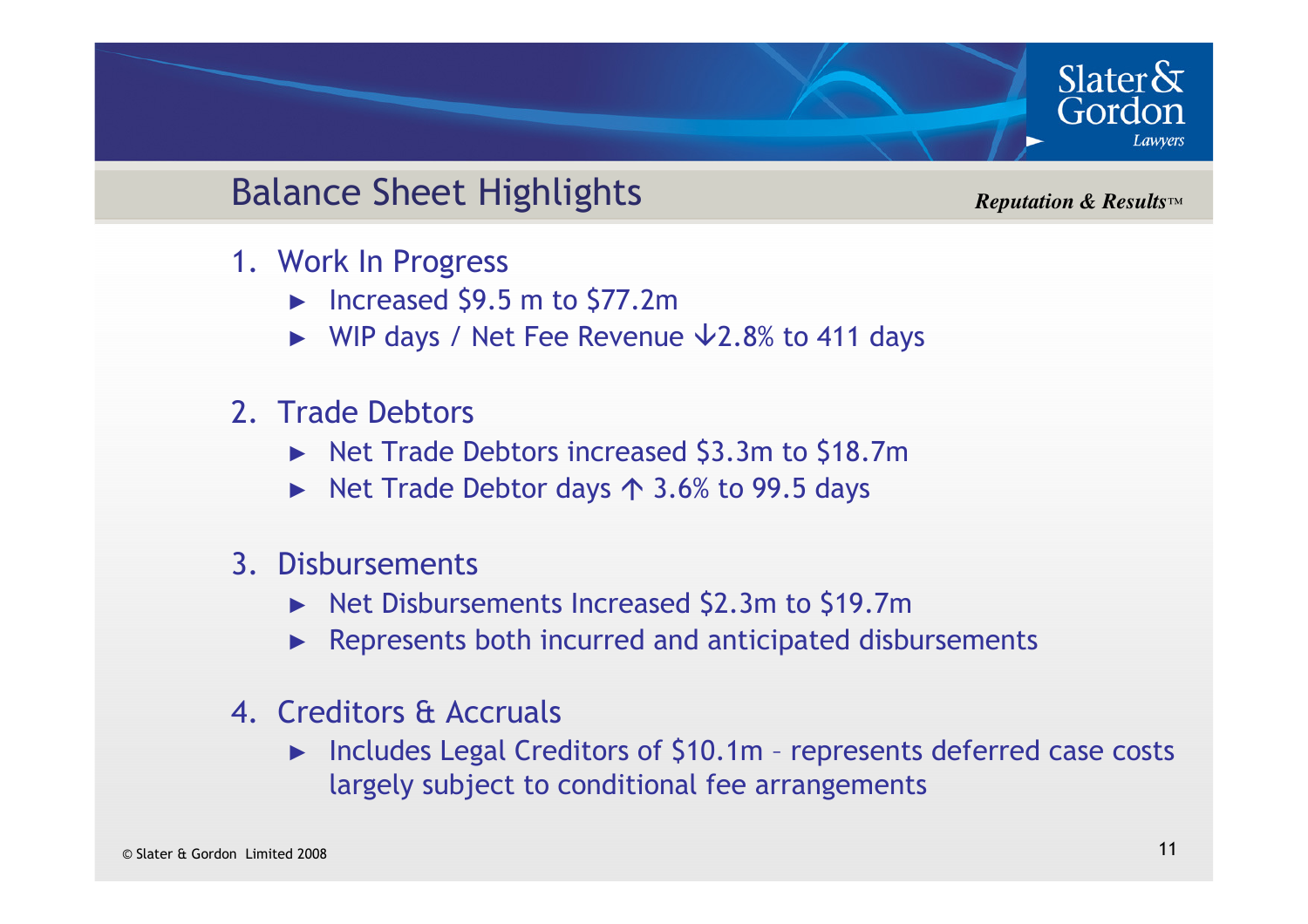#### Key Balance Sheet Items

*Reputation & Results™*

 $\begin{array}{c}\n\text{Slater}\&\text{Gordon} \xspace\\\text{Gordon}\xspace\\\text{Law,~} \xspace\\\text{Law,~} \xspace\\\text{Law,~} \xspace\\\text{Conv,~} \xspace\\\text{Conv,~} \xspace\\\text{Conv,~} \xspace\\\text{Conv,~} \xspace\\\text{Conv,~} \xspace\\\text{Conv,~} \xspace\\\text{Conv,~} \xspace\\\text{Conv,~} \xspace\\\text{Conv,~} \xspace\\\text{Conv,~} \xspace\\\text{Conv,~} \xspace\\\text{Conv,~} \xspace\\\text{Conv,~} \xspace\\\text{Conv,~} \xspace\\\text{Conv,~} \xspace\\\text{Conv,~} \$ 

|                                                | <b>31 December</b><br>2007<br>\$'000 | 30 June 2007<br>\$'000 | \$'000<br>Change | % Change                |
|------------------------------------------------|--------------------------------------|------------------------|------------------|-------------------------|
| <b>Net Trade Debtors</b>                       | 18,696                               | 15,355                 | 3,341            | $a$ 21.8%               |
| <b>Net Disbursements</b>                       | 19,779                               | 17,489                 | 2,290            | $\acute{a}$ 13.1%       |
| <b>Work In Progress</b>                        | 77,262                               | 67,702                 | 9,560            | a <sup>14.1%</sup>      |
| <b>Intangible Assets</b>                       | 10,414                               | 3,460                  | 6,954            | $\acute{\rm{a}}$ 201.0% |
| O'ship Plan Receivable                         | 7,669                                | 7,373                  | 296              | $\acute{a}$ 4.0%        |
| <b>Legal Creditors &amp; Accruals</b>          | 14,214                               | 12,097                 | 2,117            | $\acute{a}$ 17.5%       |
| Amounts due to principals of<br>acquired firms | 7,102                                | 2,244                  | 4,858            | $a$ 216.5%              |
| <b>Borrowings</b>                              | 10,844                               | 9,797                  | 1,047            | $\acute{a}$ 10.7%       |
| <b>Deferred Tax</b>                            | 23,483                               | 21,604                 | 1,879            | $\acute{a}8.7%$         |
| <b>Net Assets</b>                              | 75,430                               | 67,549                 | 7,881            | $a$ 11.7%               |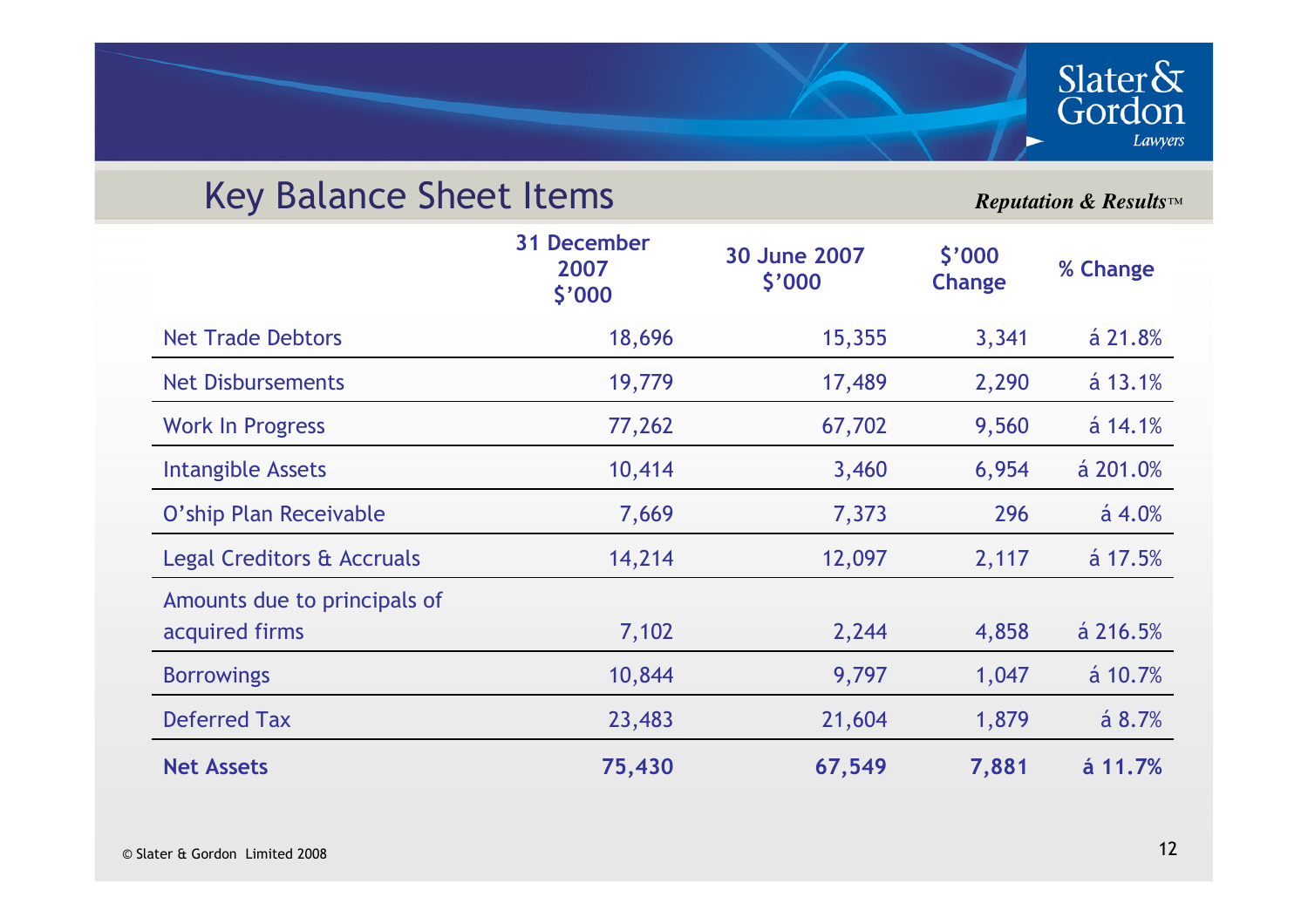#### 2008 Financial Year - Outlook

*Reputation & Results™*

Slater $\delta x$ 

Gordon

- $\bullet$  On track to exceed prospectus forecast
	- •Full year revenue effect of all announced acquisitions estimated at \$7.0 million
	- No acquisitions assumed in prospectus forecast of \$65.4 million revenue for FY08•
	- •Now expect \$73.5 million plus for full year
- $\bullet$  Increased H1 EBIT margin of 26.7% unlikely to be maintained during high growth phase
	- Full year margin projected to be in line with the prospectus forecast of 24.2%•
- $\bullet$ Further acquisition opportunities to be pursued
- •New offices planned in high population density areas
- • Resources to continue to be applied to brand marketing and to systems and processes to support growth